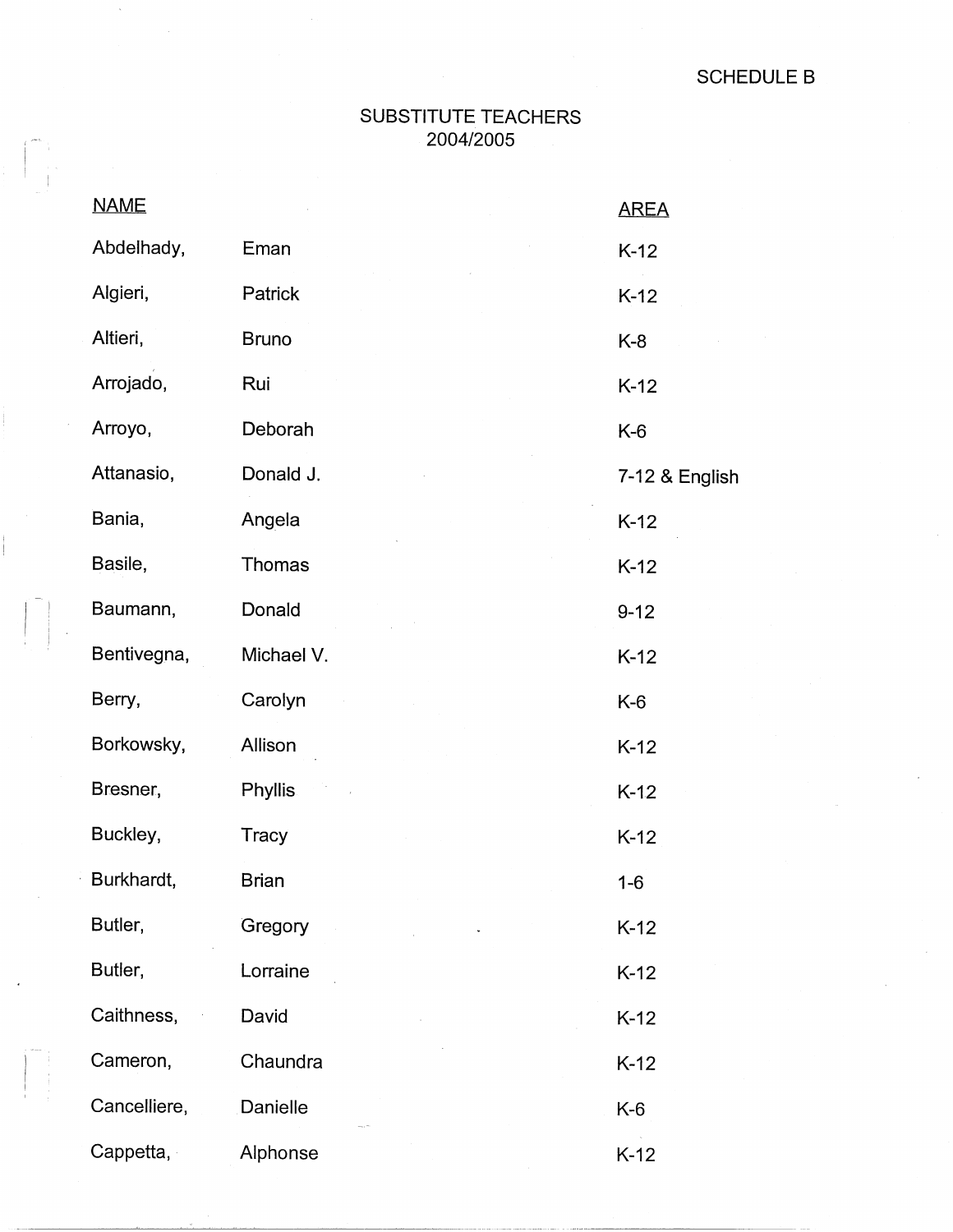| Caprio,       | Carly     | $K-6$                 |
|---------------|-----------|-----------------------|
| Caputo,       | Deborah   | Homebound             |
| Card,         | Aurilla   | $K-12$                |
| Carter,       | Carter L. | $K-12$                |
| Castronova,   | Marisa    | $K-12$                |
| Clarke,       | Thomas    | K-12 & Social Studies |
| Coffey,       | Diana     | K-6                   |
| Contella,     | Filomena  | <b>School Nurse</b>   |
| Cooper,       | Kristina  | $K-12$                |
| Cortese,      | Jelsia    | K-12 Library          |
| Covey,        | Melissa   | K-8                   |
| Cunningham,   | Jennifer  | $K-12$                |
| D'Angelo,     | Peter     | 4-12 Music            |
| Darwish,      | Laila     | $K-12$                |
| DeFilippis,   | Lauren    | $K-12$                |
| Dente         | Victoria  | $K-12$                |
| DiCristo Jr., | Daniel B. | $K-12$                |
| DiCristo,     | Shanna    | $K-12$                |
| DiDomenico,   | Anthony   | $K-12$                |
| DiFiore,      | Mary Beth | $K-12$                |
| DiMaggio,     | Angela    | $7 - 12$              |
| Dingwell,     | Susan     | K-6                   |
| DiVincenzo,   | Kimberly  | K-8                   |
| Downes,       | Ruth E.   | K-6                   |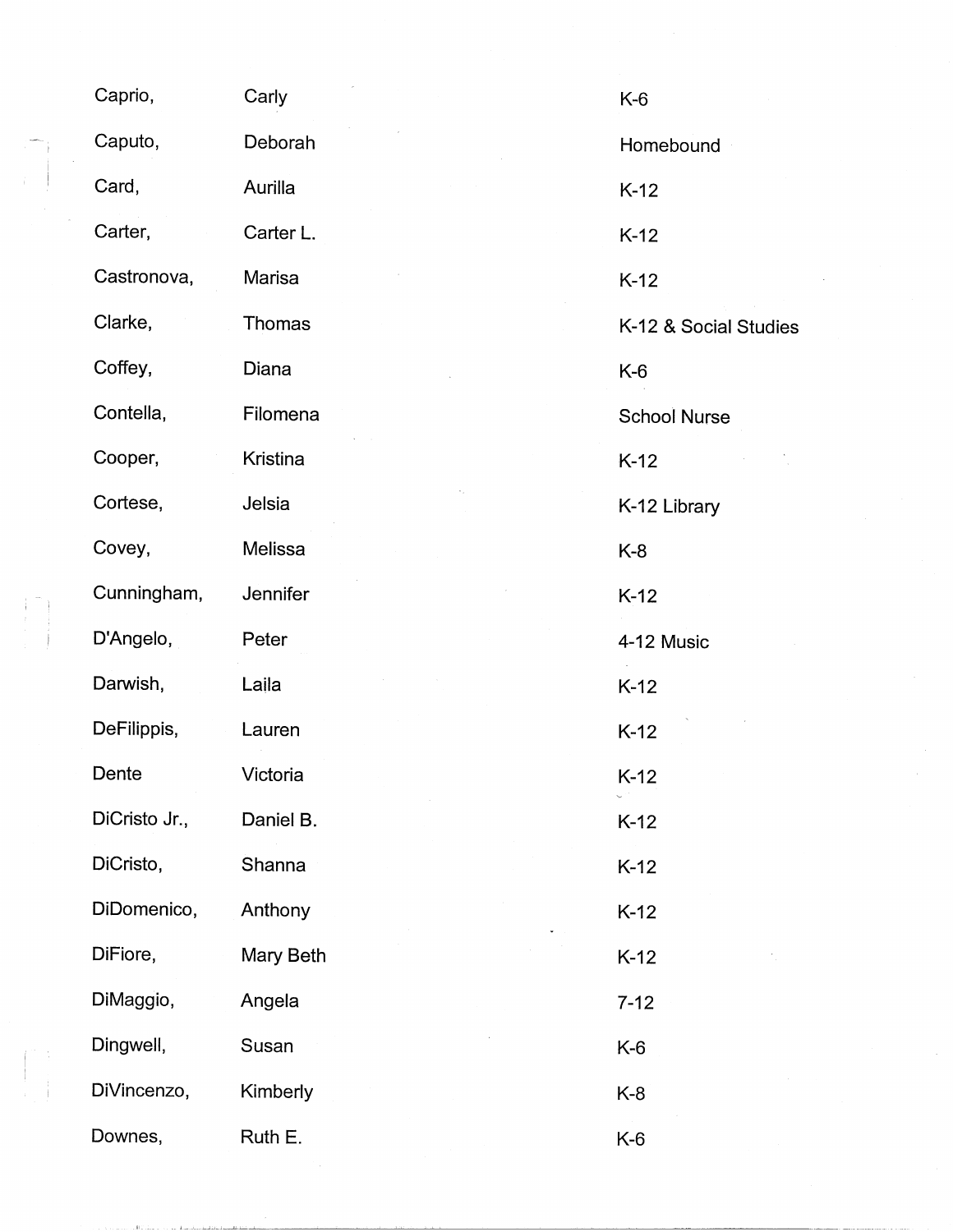|  | Dudley,      | John         | $K-12$              |
|--|--------------|--------------|---------------------|
|  | D'Urso,      | Marisa       | $K-6$               |
|  | Fedorchak,   | Jill         | $K-6$               |
|  | Ferraioli,   | Jennifer     | K-6 & Spec.Ed.      |
|  | Ferraro,     | Nicole       | $K-12$              |
|  | Fine,        | Rebecca      | $7 - 12$            |
|  | Fisher,      | Sandra       | K-6                 |
|  | Fox,         | Timothy      | $K-12$              |
|  | Frannicola,  | Robert       | $K-12$              |
|  | Fredricks,   | Deanna       | $K-12$              |
|  | Gallof,      | Pamela       | Homebound           |
|  | Generelli,   | Marianne     | $K-8$               |
|  | Gerbino,     | Dawn Marie   | <b>School Nurse</b> |
|  | Gilroy,      | Linda        | $3-6$               |
|  | Gross,       | Thomas       | $K-12$              |
|  | Guancione,   | Karen        | $K-12$              |
|  | Hannon,      | Marilyn      | $K-6$               |
|  | Hasselbrook, | Audrey C.    | $K-6$               |
|  | Hernandez,   | Danielle     | $K-12$              |
|  | Herrmann,    | Mary-Kathryn | $K-8$               |
|  | Higgins,     | Michael      | $K-12$              |
|  | Hollywood,   | Kelly        | $K-12$              |
|  | Hummel,      | John         | $1 - 8$             |
|  | Jani,        | Nalini       | $K-12$              |
|  | Jelenski,    | Janet        | $K-6$               |

 $\mathcal{L}^{\text{max}}_{\text{max}}$ 

 $\tilde{\mathcal{L}}$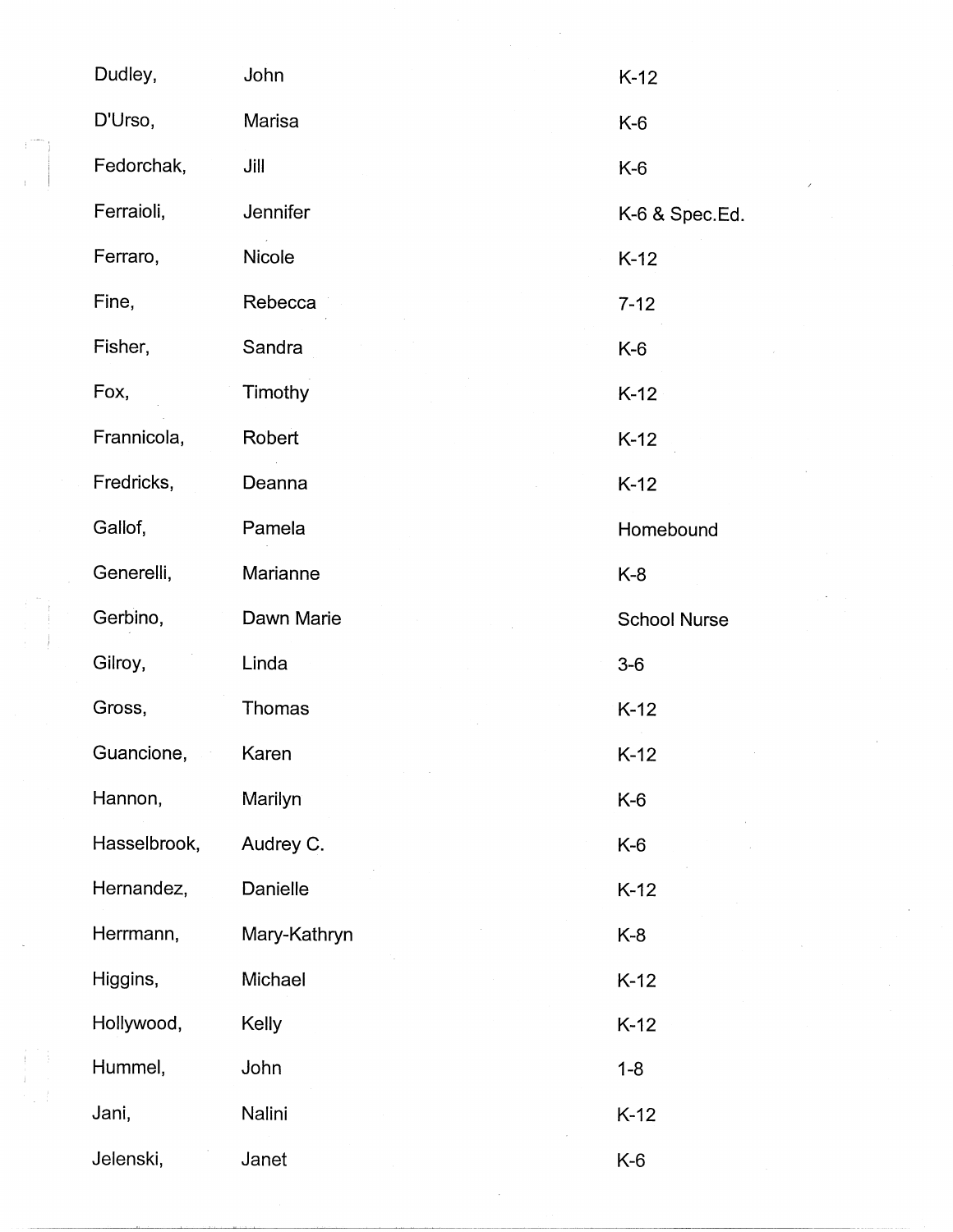| Johnson,    | Lynn       | Homebound           |
|-------------|------------|---------------------|
| Karsnak,    | Elaine     | K-6                 |
| Kearney,    | Katerina   | $K-6$               |
| Kelly,      | Victoria   | $K-12$              |
| Keseling,   | Sharon     | <b>School Nurse</b> |
| Kirk,       | Asheley    | $K-12$              |
| Klecak,     | Karen      | K-6 & Spec.Ed.      |
| Kline,      | Gail       | $7 - 12$            |
| Korber,     | Georgina   | $K-12$              |
| Kroog,      | Maureen    | K-8 & Homebound     |
| Latini,     | Kim        | K-6                 |
| LePore,     | Patrick S. | $K-12$              |
| Liu,        | Joseph     | $K-12$              |
| Livera,     | Phyllis    | $1 - 12$            |
| Locascio,   | Amelia     | K-6                 |
| Lopez,      | Maria N.   | 1-12 Spanish        |
| LoRe,       | Carmen     | $K-12$              |
| LoRe,       | Marisa     | $K-12$              |
| Luzzi,      | David      | $K-12$              |
| MacDonald,  | Courtney   | $K-12$              |
| Markovic,   | Nikola     | $K-12$              |
| Marra,      | Angelica   | Special Ed.         |
| Marra,      | Claudia    | K-12 & Homebound    |
| Mascellino, | Michael R. | $K-12$              |

 $\frac{1}{2}$ 

 $\mathcal{A}^{\text{max}}_{\text{max}}$ 

 $\hat{\mathcal{A}}$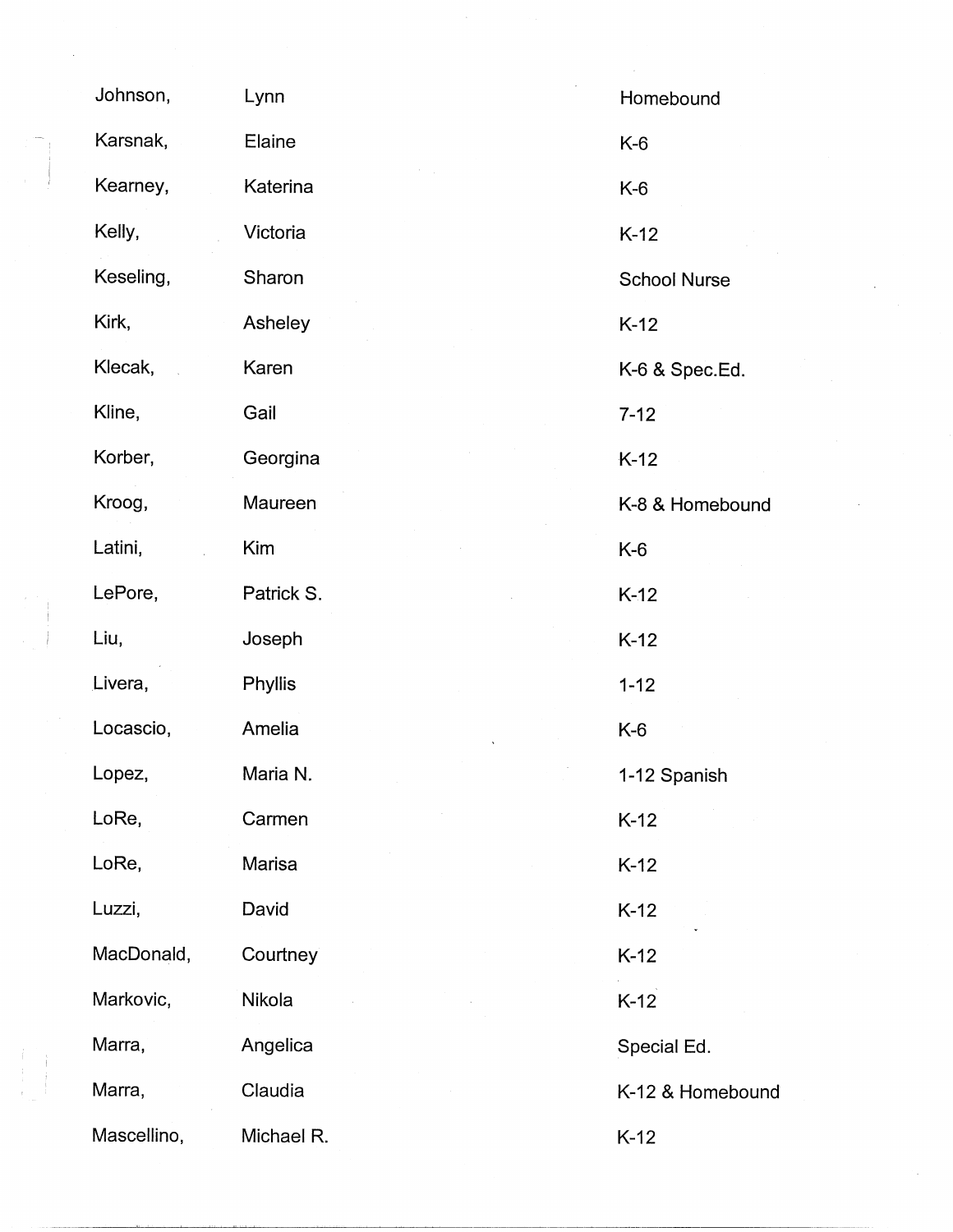| Mastriani,  | Jodi         | $K-8$               |
|-------------|--------------|---------------------|
| Mayer,      | Richard      | $9 - 12$            |
| Meola,      | Nicole       | $K-12$              |
| Miller,     | Carol        | $K-12$              |
| Miskovich,  | Michele      | Homebound           |
| Mleziva,    | Jeffrey      | $K-12$              |
| Moran,      | Ann          | 6-12 Fren.Span.Eng. |
| Naso,       | Marie-Elena  | K-6/9-12            |
| Nat,        | Amanda       | $K-12$              |
| Nicholas,   | Laola        | $7 - 8$             |
| O'Conner,   | Donna        | <b>School Nurse</b> |
| Ortiz,      | Stefanie A.  | K-8                 |
| Paskill,    | Deborah S.   | K-6                 |
| Pasquale,   | Elizabeth    | K-6                 |
| Patel       | Ashwin J.    | $1 - 12$            |
| Perdon,     | Jo-Ann G.    | K-6                 |
| Perry,      | Evelyn       | $K-12$              |
| Peso,       | Tina         | $K-6$               |
| Pettersson, | Kristin      | $K-6$               |
| Phillips,   | <b>Bruce</b> | K-12 Music          |
| Plotsker,   | Anna         | $K-12$              |
| Pontoriero, | Pasquale     | $K-12$              |
| Porcu,      | Kristine     | $K-6$               |
| Rael,       | Andrew       | $K-12$              |
| Ragosta,    | Salvatore    | $K-12$              |

 $\label{eq:2} \frac{1}{2} \int_{\mathbb{R}^3} \frac{1}{\sqrt{2}} \, \mathrm{d} \xi \, \mathrm{d} \xi$ 

 $\begin{array}{c} 1 \\ 1 \\ 1 \\ 1 \end{array}$ 

 $\frac{1}{2}$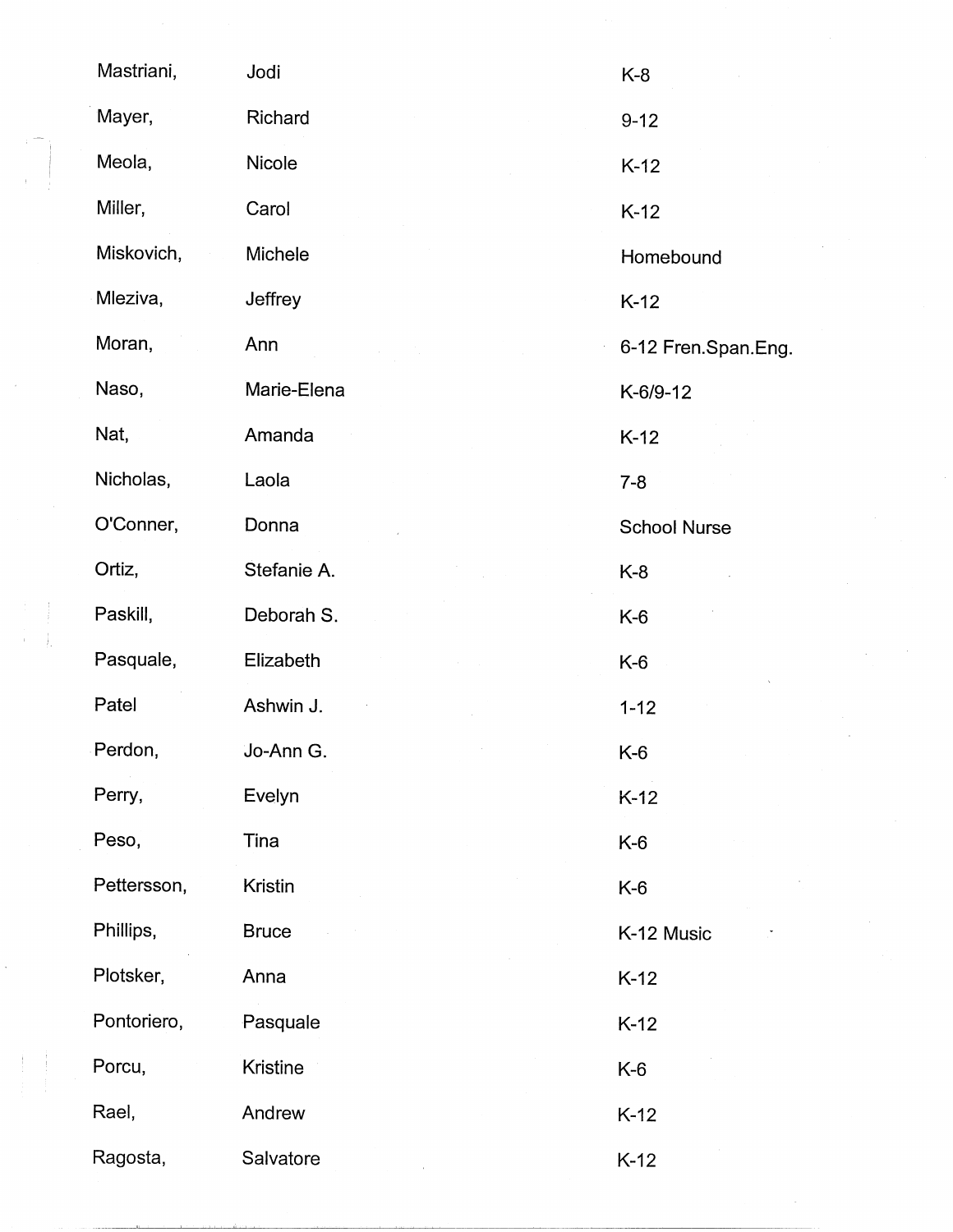| Rego,          | Yvette     | $K-6$     |
|----------------|------------|-----------|
| Resciniti,     | Carah      | K-6       |
| Ruffo,         | Christina  | $K-12$    |
| Ruffo,         | Theresa    | $K-4$     |
| Russo,         | Anna       | $K-12$    |
| Ruzek,         | Akram I.   | $K-12$    |
| Sant'Ambrogio, | Linda      | $K-12$    |
| Scarpelli,     | Anthony    | $K-12$    |
| Sceppaguercio, | Jennifer   | $7 - 12$  |
| Schaffer,      | Jennifer   | $K-8$     |
| Schmidig,      | Ernie      | $K-12$    |
| Slater,        | Diane      | $K-2$     |
| Slattery, II   | Kevin P.   | $K-12$    |
| Starrick,      | Stephen    | $9 - 12$  |
| Steinhilber,   | Robert     | $K-12$    |
| Syme,          | Bethany    | $7 - 12$  |
| Szabo,         | Glen J.    | $K-12$    |
| Tandon,        | Subhash C. | $K-12$    |
| Tesei,         | Michael    | $K-12$    |
| Thomas,        | Janine     | $K-8$     |
| Thomas,        | Melissa    | $K-12$    |
| Tiene,         | Debra      | Homebound |
| Toppeta,       | James      | $K-12$    |
| Tsairis,       | Roxanne    | $K-6$     |